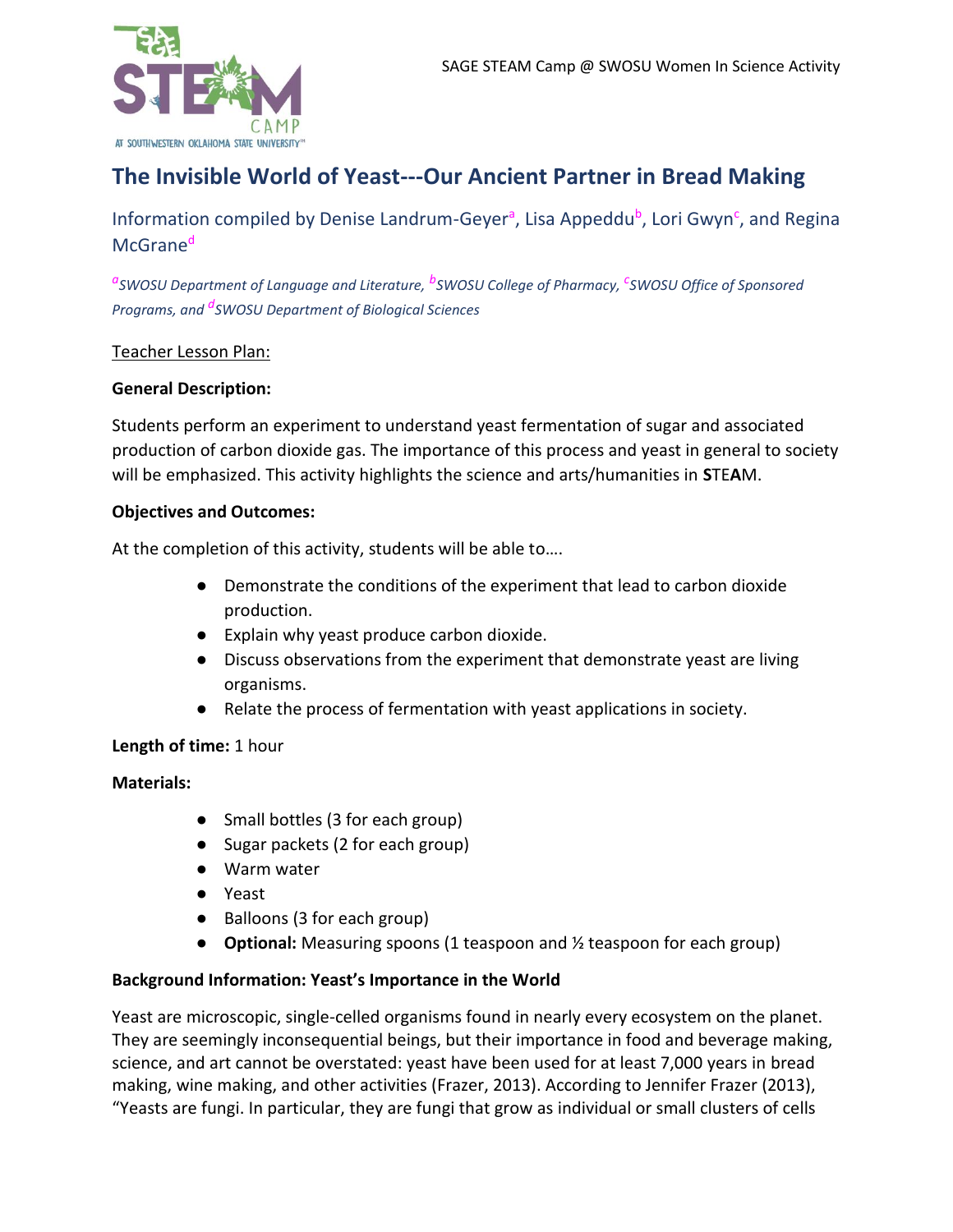

instead of in the long, tubular chains of cells called hyphae that compose most fungi." Rather than considering "yeast" as one organism, Frazer refers to yeast as a "lifestyle" that has been embraced by approximately 1500 species of fungi as Earth has evolved (Frazer, 2013). Yeast are important components in food and beverage making because they are efficient at fermentation (the process of converting sugar to energy in the absence of oxygen).

This yeast respiration activity makes fermentation more obvious: the yeast feed off the sugar in the solution and releases carbon dioxide  $(CO<sub>2</sub>)$  as a byproduct of the fermentation process, causing the balloon to inflate. This same process occurs during bread making; yeast are a leavening agent that cause the dough to rise. Pockets of gas accumulate in the dough due to the breakdown of sugars in the wheat and resulting  $CO<sub>2</sub>$  production. This gives bread its light and fluffy texture. Researchers are currently trying to understand how the yeast used by different bakers throughout the world vary, and how those variations impact bread texture and flavor (The Public Science Lab, 2020).

Beyond its uses in food and beverage making, yeast is useful to scientists in a number of ways: genes can be easily inserted into yeast and then studied (Brooshire, 2016); yeast cells share similarities to human cells that allow for the study of diseases (FenoLogica Biosciences, 2017); yeast cells can be used to test new drugs (YourGenome, 2017); and yeast cells are used for the production of important childhood vaccines (College of Physicians of Philadelphia, 2018). Furthermore, some kinds of yeast can cause infection in humans, animals, and plants. More recently, yeast have been used to fuse science and art in a style called "biopointilism," which uses genetically modified yeast cells to create certain pigments and then create a picture (Strickland, 2015). This process was discovered and studied in the Boeke Lab at New York University, and the lab has since created a website (yeastart.org) to highlight the art pieces created using this method. Yeast art and biopointilism continue to gain steam and attract artists.



**Figure 1. Using yeast colonies in art. Image fro[m http://www.yeastart.org/the-process.](http://www.yeastart.org/the-process)**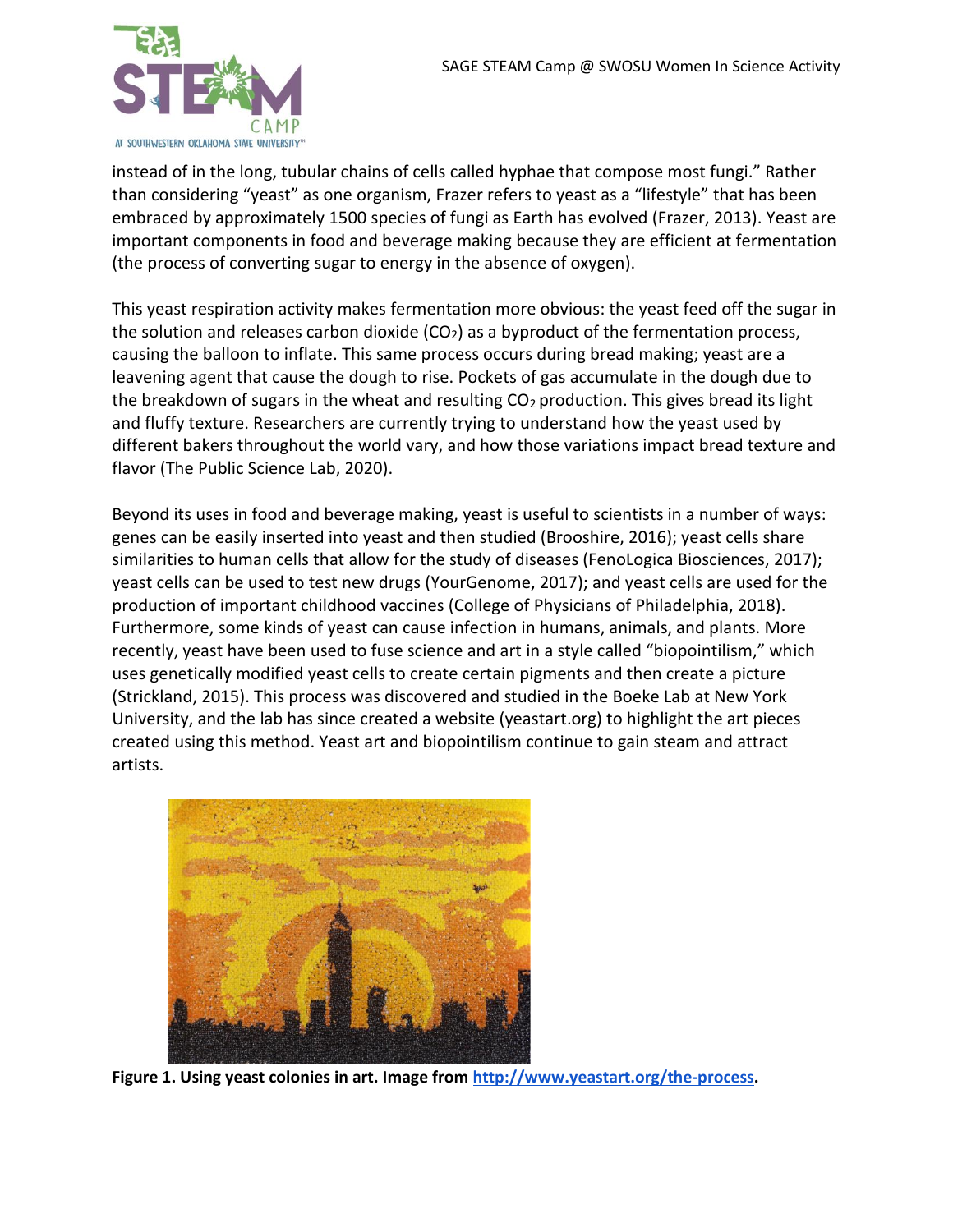

#### **Procedure:**

#### Opening to Lesson:

- 1) Discuss with students how they distinguish living from nonliving matter.
	- a. Connect ideas they come up with to the properties of life: order, evolutionary adaptation, regulation, energy processing, growth and development, response to the environment, and reproduction.
- 2) Ask students to come up with possible ways to provide evidence for life in a microscopic sample----guide the discussion to tests/observations related to the properties of life.
	- a. This exercise will demonstrate that the seemingly inert granules sold as active yeast are indeed living. Energy processing or metabolism will be evident because the balloon will fill with  $CO<sub>2</sub>$  when the yeast are mixed with sugar.
- 3) Describe the process of fermentation. Yeast produce biological catalysts, or substances that speed up the rate of a chemical reaction, called enzymes. These enzymes convert the starch present in grain into simple sugars like glucose. The process of fermentation breaks down glucose further, resulting in the production of the energy currency of cells, ATP. Ethanol, the alcohol that is the desired product in fermented beverages, and  $CO<sub>2</sub>$ , the molecule that causes bread to rise, are also produced.



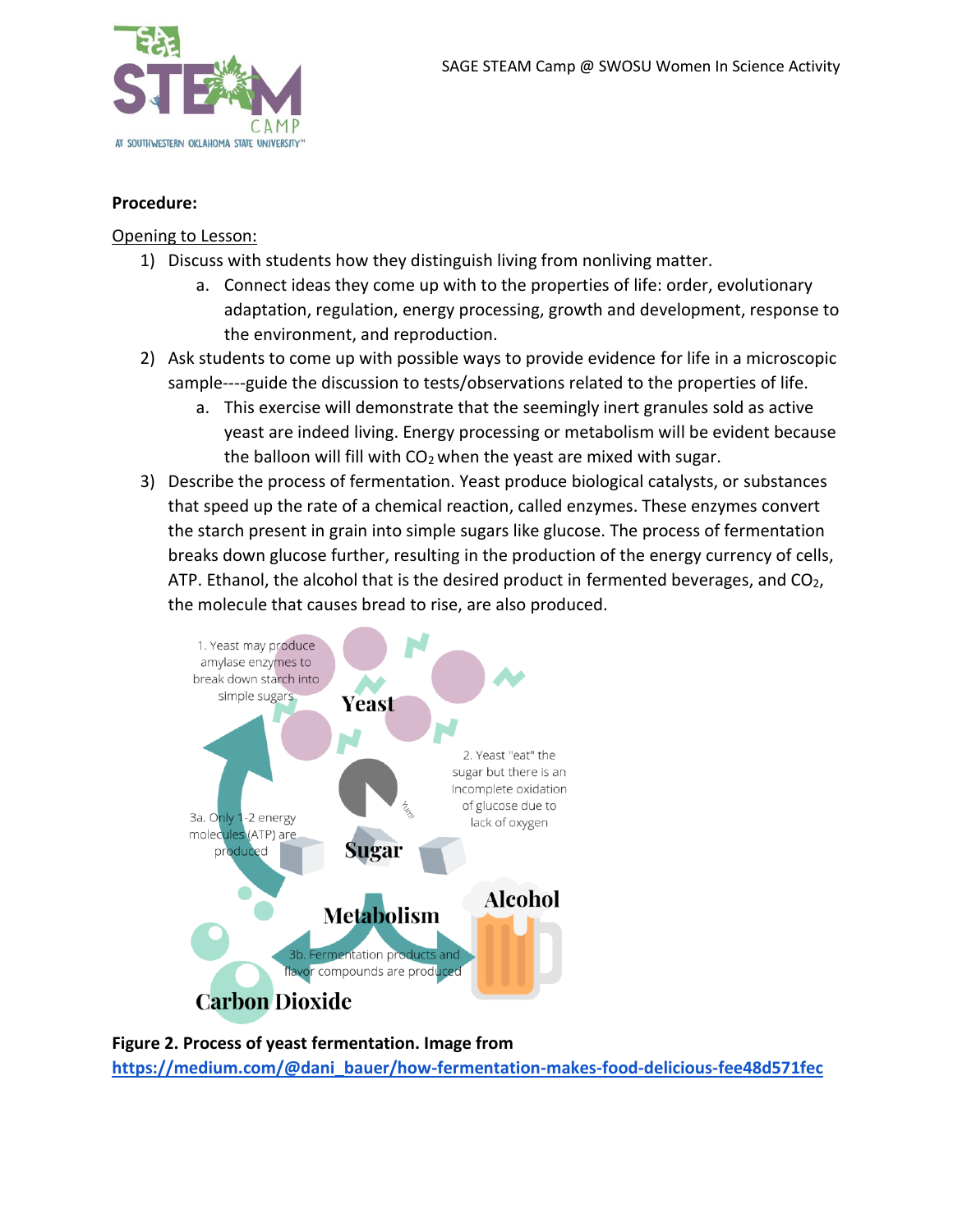

## In-Class Experiment:

- 1) Divide students into groups of three. Label the bottles: "sugar"; "yeast"; "sugar & yeast". (To maintain social distancing, each student can be responsible for adding the ingredients to one of the bottles).
- 2) Add warm water to each bottle. Bottles should be about 2/3 full (measuring cups can be used if available).
- 3) Add half of a packet of sugar (~1 teaspoon) to each of the bottles labeled "sugar" and "sugar & yeast".
- 4) Add a large pinch of yeast (~1/2 teaspoon) to each of the bottles labeled "yeast" and "sugar & yeast".
- 5) Gently mix the bottles to suspend the sugar and yeast.
- 6) Cover the lid of each bottle with a balloon.
- 7) Incubate for 30 minutes at room temperature.

*This activity can be modified for virtual learning: 1 bottle, 1 balloon, 1 sugar packet, and 1 teaspoon of yeast can be sent home with each student. The student can then make each treatment ("sugar"; "yeast"; "sugar & yeast") sequentially and record their observations.*

## Incubation Discussion:

- 1) Ask students to develop a hypothesis about yeast.
	- a. In biology, hypothesis development generally follows an *observation* made about the natural world that causes a scientist to develop a *question*. If a scientist asks "Which brand of fertilizer works best?", one possible hypothesis is "Fertilizers with high concentrations of nitrogen and phosphorus best promote plant growth." Hypotheses are possible answers to these questions, sometimes known as an "educated guess." Therefore, hypotheses are statements which express a logical outcome. Hypotheses should never be in the form of a question.
	- b. If the question in this activity is "Are yeast living?", one possible answer (hypothesis) would be: "Yeast are capable of energy processing/metabolism."
- 2) Ask students to develop a prediction about the experiment based on their hypothesis.
	- a. Predictions can be formatted as "If/then statements". If [restatement of the hypothesis], then [result that would support your hypothesis]. For example: "If fertilizers with high concentrations of nitrogen and phosphorus best promote plant growth, then plants given Trugreen fertilizer will grow taller than plants given Vigoro fertilizer." Predictions are specific to how you are testing your hypothesis.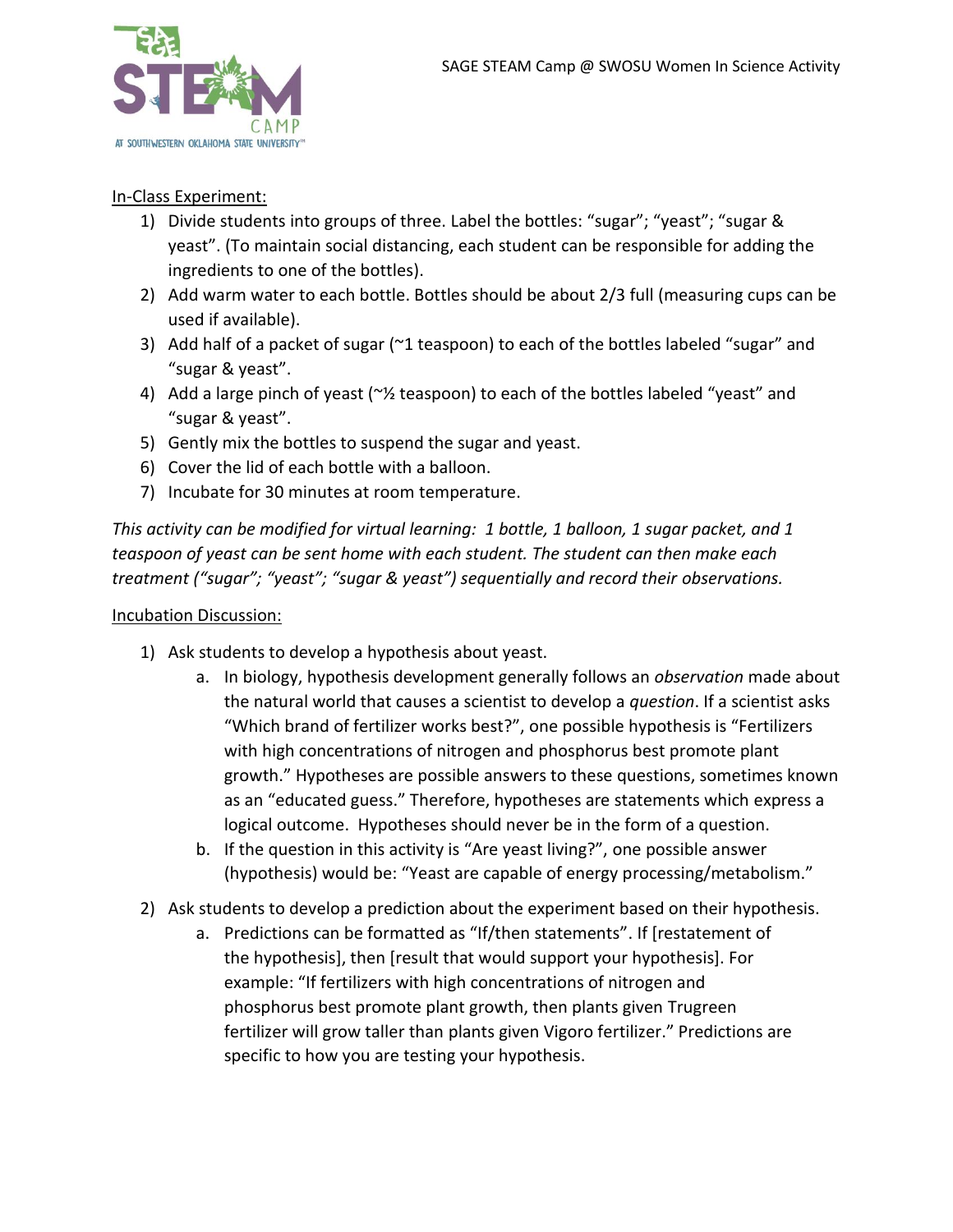

- b. In this activity, if yeast are capable of energy processing, then yeast mixed with sugar will produce  $CO<sub>2</sub>$  and fill the balloon with gas as compared to bottles with yeast alone or sugar alone.
- 3) Ask the students why the "sugar" and "yeast" bottles are necessary for the experiment.
	- a. Sugar and yeast are mixed with water individually to demonstrate that neither substance alone is capable of energy processing, and, therefore, do not produce CO2. Yeast requires sugar as an energy source and will remain inert without it. These are experimental controls. Using them eliminates alternative explanations for observations (for example: sugar reacts with water to produce gas).

## Recording Observations:

- 1) The "sugar & yeast" bottle will have a foamy appearance, and the balloon on it will be full of gas. Discuss with students how this process contributes to light and fluffy bread.
- 2) The "sugar" and "yeast" bottles will have no gas production. Reiterate that these samples allow us to confirm that yeast is capable of energy processing via fermentation, a metabolic pathway that requires sugar.

## Example results:



#### **Figure 3. Expected results for the three samples.**

## **Expanded Activities for Upper-level Students:**

- Students can test how different amounts of yeast and sugar impact fermentation.
- Students can evaluate the impact of different fermentation conditions, such as time and temperature, on fermentation.
- Students can combine yeast with different types of sugars/sweeteners to observe the impact of different carbon sources on fermentation (Examples: Artificial sweeteners can be compared to sugar; Corn syrup and honey can be compared to sugar).
- Students can evaluate the impact of other baking ingredients (such as table salt, baking soda, or vinegar) on fermentation.
- Students can compare the fermentation of different types of yeast (Examples: brewing and wine yeast compared to baker's yeast).